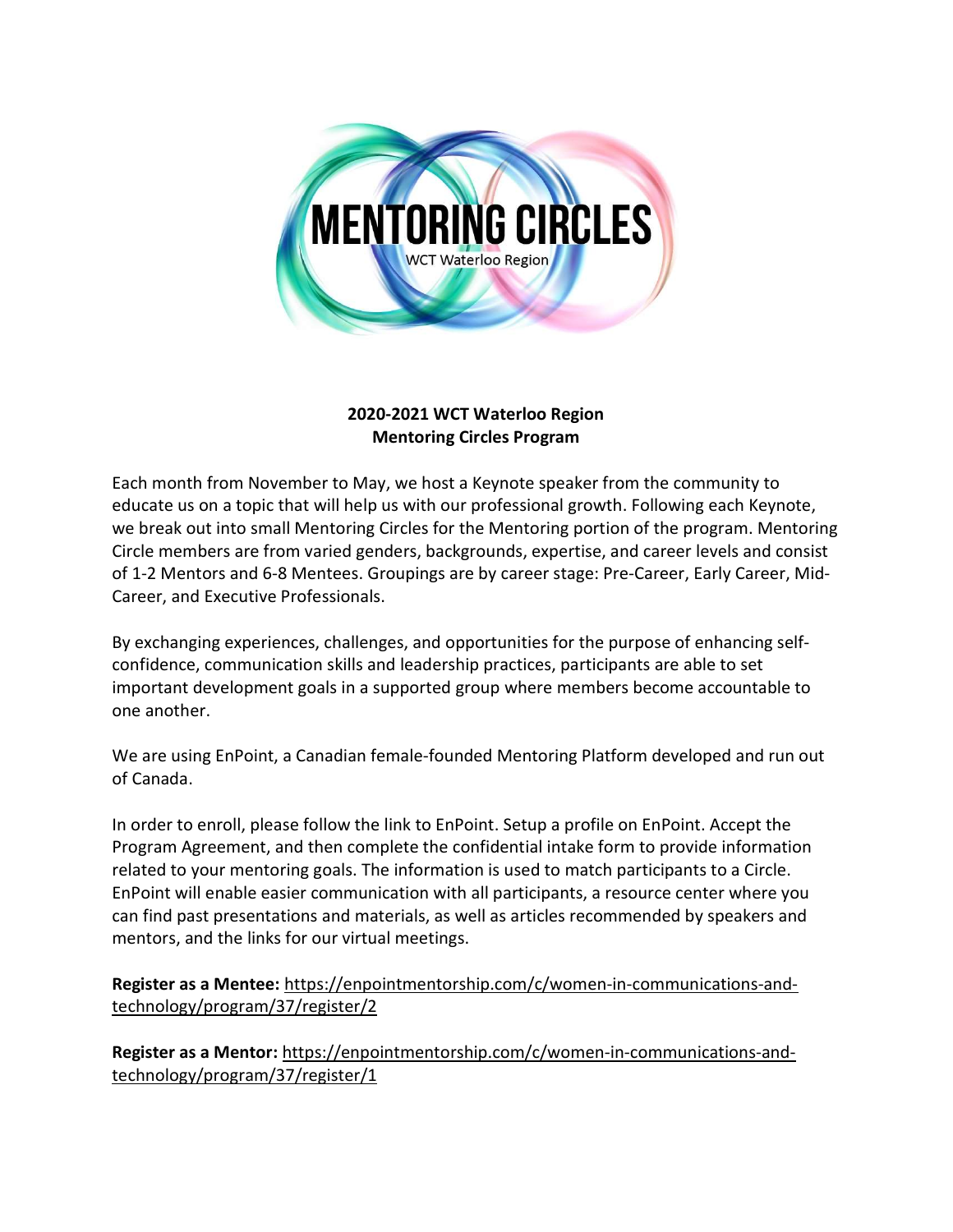Like-minded professionals form strategic partnerships with members of their group. Partnerships help mentees deal with current career challenges, as well as find the support and tools they need to grow and develop.

| <b>Oct 29</b>          | Nov 12 / Dec 10 / Jan 14 /                     | <b>May 13</b>  |
|------------------------|------------------------------------------------|----------------|
| 2020                   | Feb 11 / Mar 11 / April 8                      | 2021           |
| <b>Mentors and WCT</b> | Six 2-hour sessions with Mentors and Mentees   | Wrap Up        |
| Waterloo Region        |                                                | Event with     |
| Executives             | <b>Timing:</b> 5:30 to 7:30 p.m.               | <b>Mentors</b> |
| 6pm-7pm                | <b>Welcome Message:</b><br>5:30 p.m.           | and            |
|                        | Keynote Speaker:<br>5:45 to 6:15 p.m.          | Mentees        |
|                        | 6:15 to 6:30 p.m.<br>Q&A:                      |                |
|                        | 6:30 to 7:30 p.m.<br><b>Mentoring Circles:</b> |                |

## Virtual Mentoring Circles Dates and Format

## What will each Mentoring Circle focus on?

Depending on profile characteristics, Mentees are assigned to one of four possible groups:

- 1. Pre-Career Geared towards individuals who have yet to start their career including post-secondary school graduates and students in their final year of postsecondary school.
	- o Topics to be covered could include:
		- $\blacksquare$  Establishing a network
		- **Establishing your personal brand**
		- **Resume writing**
		- **Interview preparation**
		- Evaluating one's skill set
		- **Building job search skills**
- 2. Early Career Geared towards individuals establishing their career and currently have less than 5 years of professional work experience
	- o Topics to be covered could include:
		- **Establishing a network**
		- Establishing your personal brand
		- **Resume writing**
		- **Interview preparation**
		- **Expanding your influence**
		- Growing your role specific skills
		- Excelling at work while balancing personal commitments
		- Working towards a raise or promotion
		- Sharing insights on relevant conferences and community resources
		- Getting help in knowing which tools to learn (i.e. Salesforce, Slack, etc.)